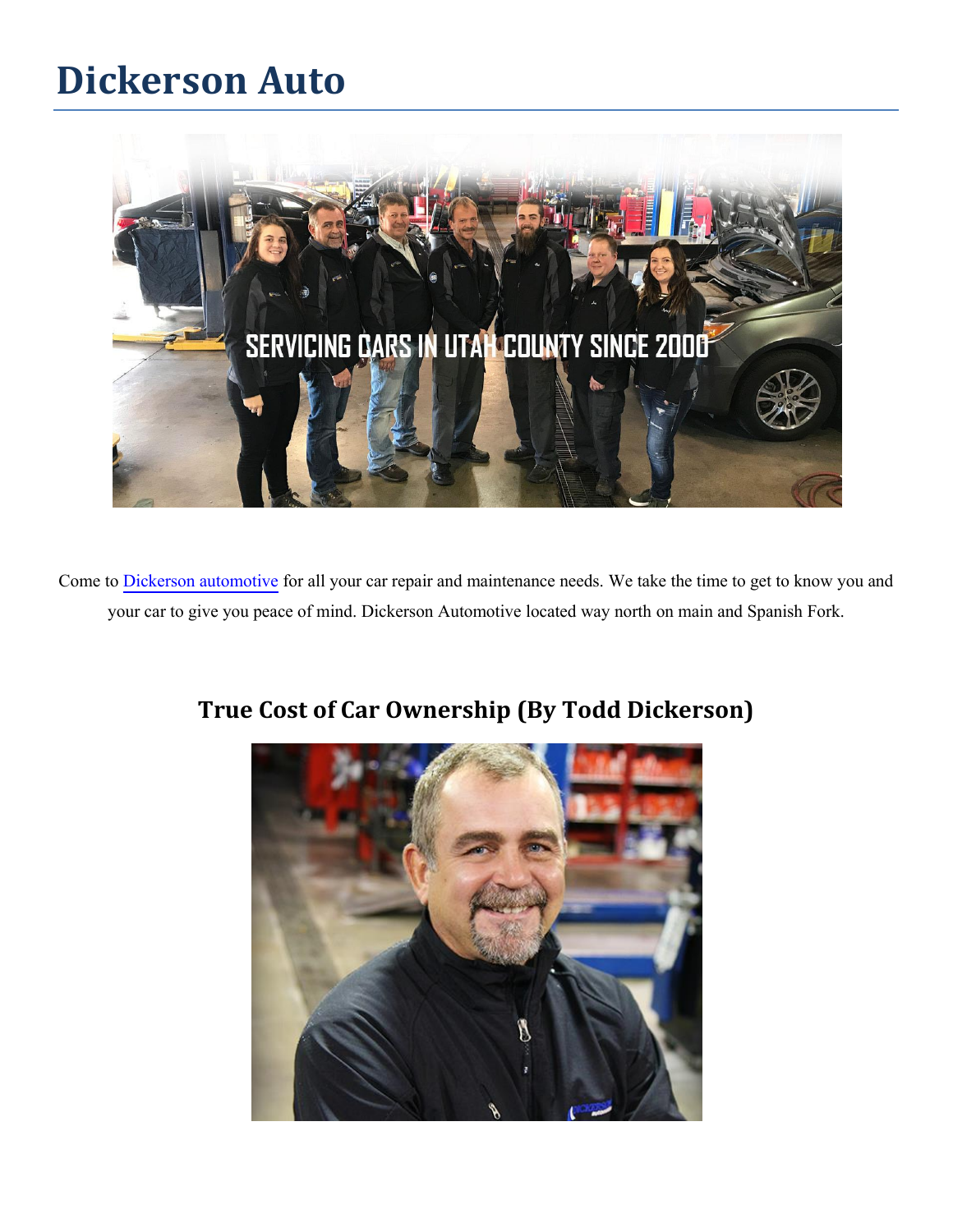Hello everyone, This is Dickerson automotive, we've been in business for 16 years and we often times, we get posed with a question from many of our clients and the scenario is this you've got a vehicle that you purchase new or almost new. You've had it for four or five years, you've got to pay for close to being paid for but it's getting up in age and mileage and as we all know is the vehicle gets a little bit older.

You can expect to do more maintenance and more repairs on that vehicle so the question is do I am? I going to be better off to buy a new vid or am I going to be better off to stick with the vehicle that you currently own.

So we've done some research to help shed some light on this and I'm going to run through a few scenarios with you in this first example. we're going to assume that you currently own a 2011 honda accord and you're faced with what we talked about it's a little bit older and you're looking at what it's going to take to keep this vehicle on the road and take care of it so that it can be safe and reliable for years to come versus buying a brand new one.

So in the brand new scenario what we've chosen is? we've chosen a 2016 honda accord LX sedan. It's not an entry-level honda accord but it's not the real high-end to let work hoard either we've also taken into consideration that you probably are going to.

If you're buying a new car you probably have either really good credit or decent enough credit that you're going to get a decent interest rate. So the interest expenses that are calculated into this or three point nine percent but over the course of five years.

We take into consideration things such as depreciation of the vehicle the taxes and fees the financing that you're going to pay maintenance that you're going to have to do to the vehicle as well as repairs and yes even on a new vehicle arrows maintenance that's involved as well as repairs. The vehicle starts to get a little bit older in this scenario basically to take care of this car and pay all the fees.

I just mentioned it's going to cost you eighteen thousand three hundred and six dollars for those expenses. if you add back in the total cash price which is twenty 2081 dollars the total ownership of this vehicle is going to cost you forty thousand three hundred and eighty-seven dollars.

Most big most drivers are going 15,000 miles a year. so when the vehicle gets about five years old it's roughly going to have 75,000 miles on it. so if you take that number of the forty thousand three hundred and eighty-seven dollars and you / 75,000 miles that's going to give you a cost per mile of 53 cents.

So moving forward the scenario in which you're going to keep your 2011 honda accord what we've done is? We put together a very comprehensive list of the things that we know you should be doing to this vehicle to take care of it properly so that continues to write nice it's dependable.

We're talking about doing services exchange services at every 30,000 miles in this estimate.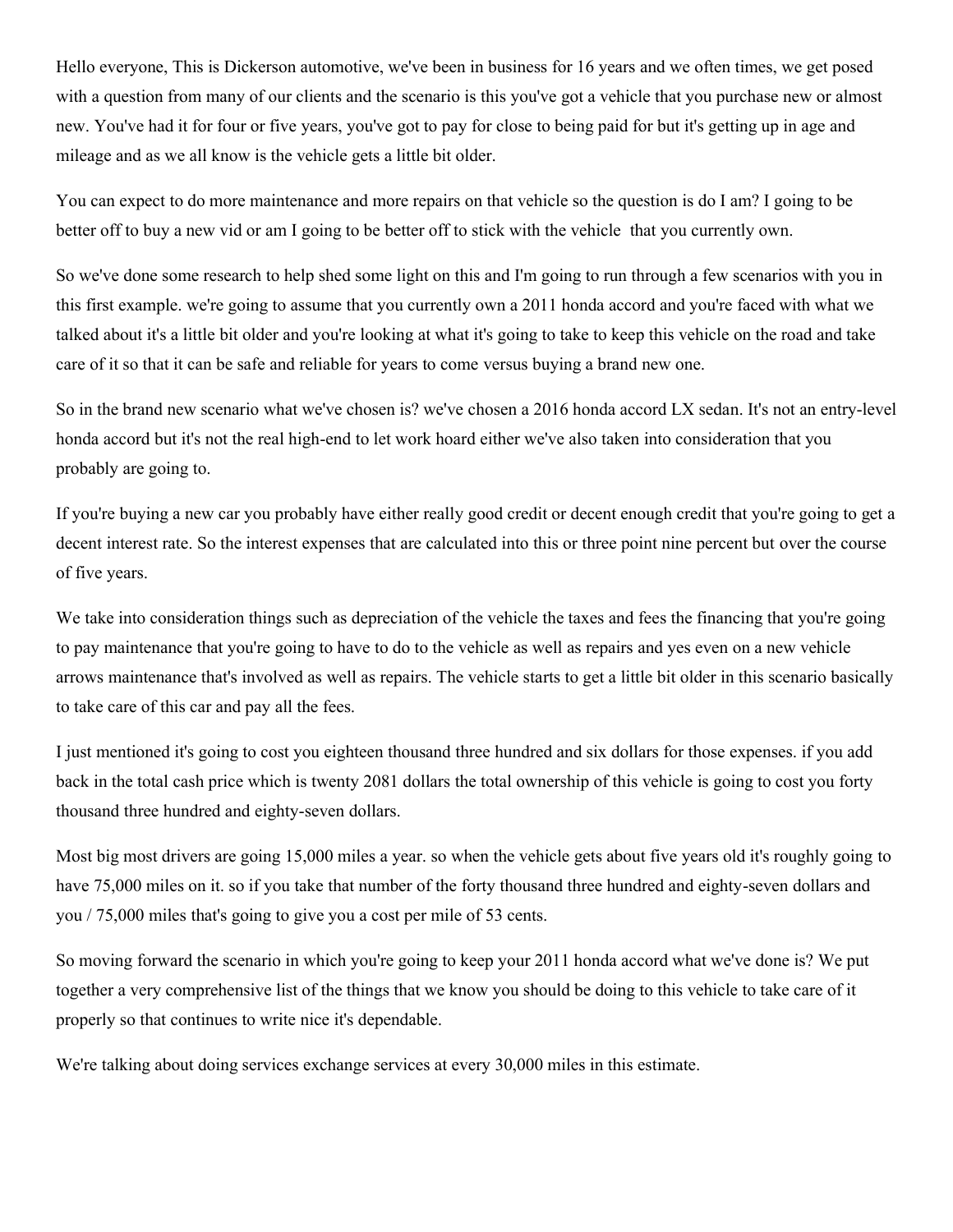

We've got yielding registration fees [emission test](https://www.dickersonauto.com/emission-testing/) inspections oil changes cabin and air filter replacement at new set of tires shocks struts spark plugs induction service front and rear brakes. I mean really everything that you could possibly consider that would need to be done to this vehicle as well as.

We've also put six hundred dollars a year and therefore unexpected repairs. so you do the math the calculation all and all of these things. it comes out to be eleven thousand four hundred and sixty eight dollars in ten cents, you divide that by 75,000 miles.

It gives you a cost per mile a fifteen cents per mile, so in this situation it gives you a five-year savings of twenty eight thousand nine hundred nineteen dollars to take care of the car that you currently own that's fifty eight hundred dollars per year in savings that means that new car is going to cost you two and a half times more than the existing card whoa another scenario that we want to present to you suvs have become very popular one of the more popular ones are shipped Tahoe or GMC Yukon are both made by the same manufacturer and they're very popular in this scenario again.

The owner has a 2011 Tahoe and he's looking at body in 2016 Tahoe the new 10,000 16. Tahoe is going to cost you a cash price forty-eight thousand eight hundred and eighty-four dollars again you.

We figured in depreciation taxes and fees financing maintenance repairs the sum over the course of five years. You're going to pay thirty 5721 dollars for this to own this vehicle plus. the total cash price forty nine thousand eight hundred and eighty-four dollars which means in five years you will have paid 80 5565 dollars for this vehicle you divide that by 75,000 miles.

It's a dollar in 14 cents a mile again we prepared a very comprehensive list of everything that you would need to drive this car for another 75,000 miles again the shop struts tune-ups all the fluid exchange services air filters cabin end and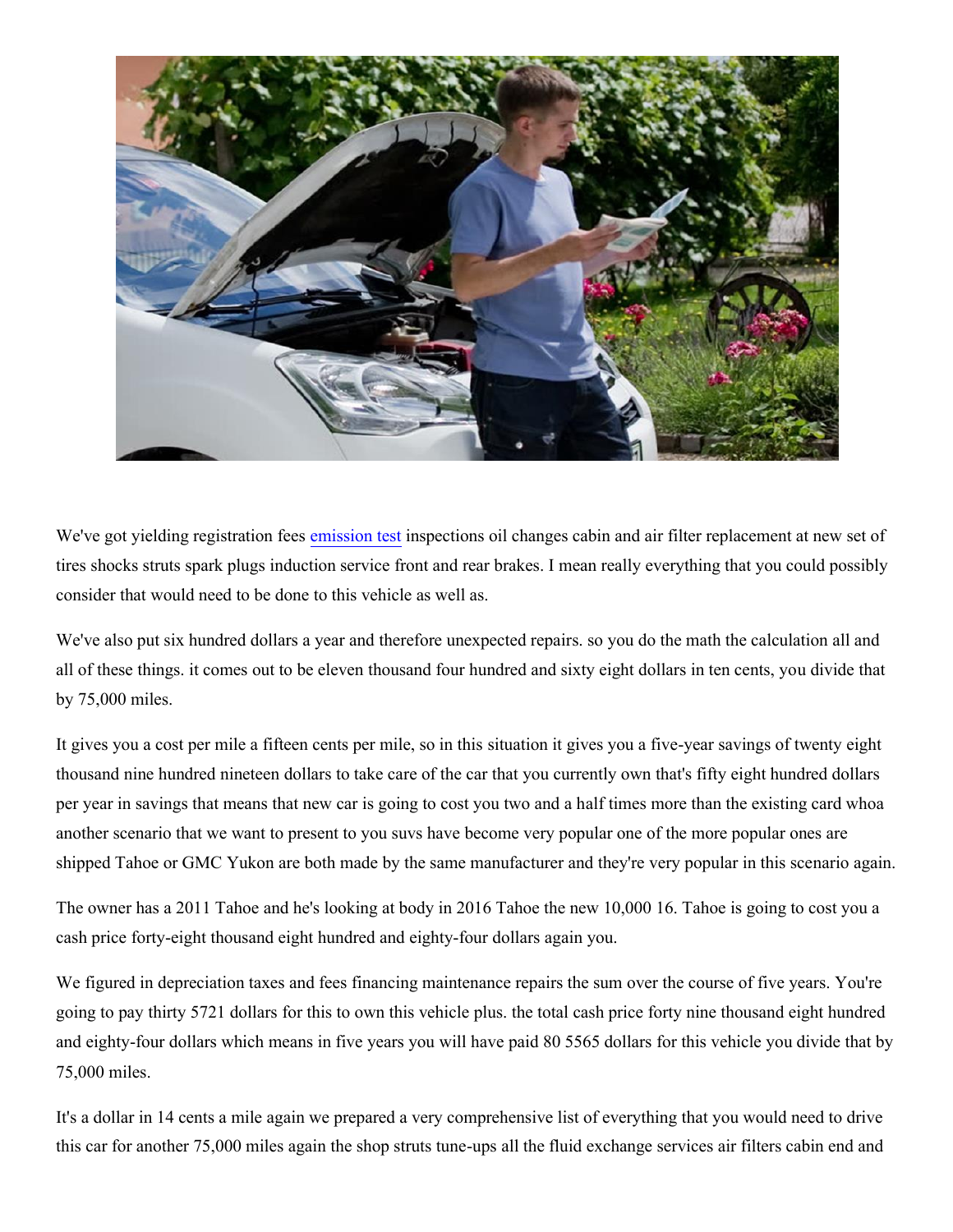the one for the engine as well along with that yearly registration fees and again with another six hundred dollars a year for budgeted in there for repairs unexpected things that you can't foresee the total cost for that vehicle is twelve thousand six hundred and seventy nine dollars and 43 cents you divide that by 17 or 75,000 miles.

It works out to be seventeen cents a mile that you pay for that vehicle. So in this scenario this gives you a five-year savings of seventy two thousand eight hundred and eighty six dollars. if you take care of the car that you have that's fourteen thousand five hundred and seventy seven dollars and twenty cents per year savings on this vehicle.

This vehicle in this scenario what's five times more expensive to buy new than it is to stick with the one that you have I'm.

I don't know what you could do with kind of money but I think there's plenty enough there in either scenario the honda or the tahoe you could likely go on a family vacation put money away entire retirement do home improvement.

I'm a firm believer in the fact that one of the main reasons why people don't have sufficient enough money and their retirement accounts to actually retire at an age that they want to is because over the course of their lifetime.

They given all the money to the car manufacturers instead of just taking care of what they have and being okay with it. Another thing to consider is you know we all like to drive a nice we hit hold it looks nice well you could take some of that money that you're saving and invest it back into the vehicle in things that make it nice maybe you'd like to put a new set of tires and wheels on it.

Maybe you can take it into a collision center or a body shop and have the paint chips fixed on the front of it. There are minimal extended not some of those expenses are minimal but there are things that you can do to enhance the appearance of the vehicle which internal will probably help you be content with it.

So I'm a firm believer that if you'll commit to taking care of a vehicle over the long haul the way the manufacturers are building them today.

They'll go 250 to 300 thousand miles I really will without really any major component failures like engines transmissions differentials ABS problems power steering issues like rack and pinions. If you'll just take care of the vehicle the way that you're supposed to along the way.

So as you can see there's a big savings in continuing to drive the vehicle that you currently own now. we obviously have the ability to prepare a Simmons to help you take care of the vehicle.

We should over the long haul but we don't have any real way to calculate the expenses on a new vehicle however edmunds.com has a great tool for doing this. if you go to edmunds.com to cost own type in the vehicle that you're considering it really breaks down all those things that I talked about it will give you the purchase price of the vehicle plus.

What you can expect to pay to take care of the vehicle as well as a depreciation that you can expect it to lose on that vehicle. the one thing we do is we take out the fuel and the insurance in our calculations.